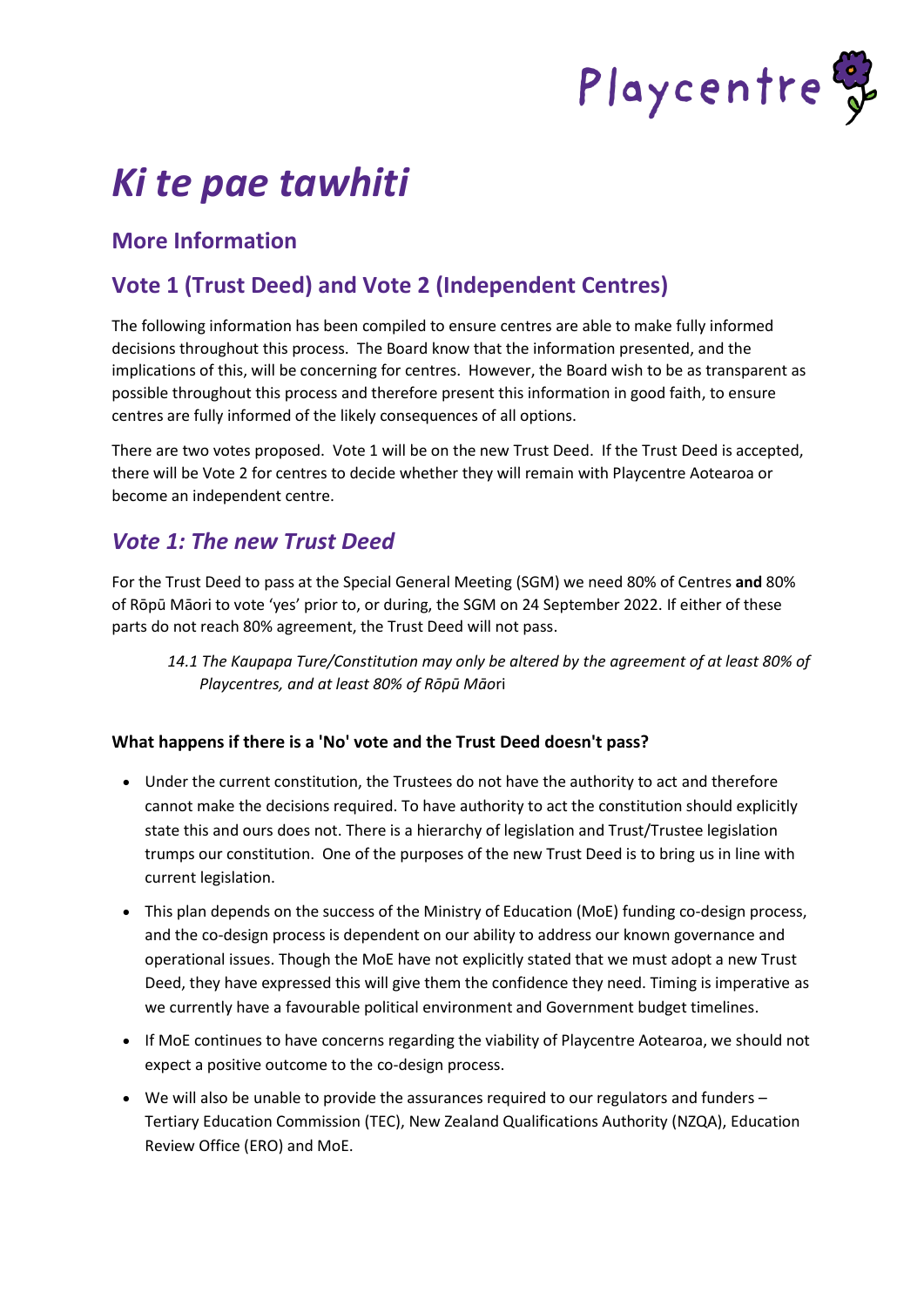

#### **Playcentre Aotearoa's Charitable Purpose**

As Trustees, we are legally required to ensure that the organisation not only remains solvent but also acts to meet its charitable purposes. Playcentre Aotearoa's charitable purpose (from the current Constitution) is to:

- *2.1. The objects of Playcentre Aotearoa are charitable and will be the advancement of education within Aotearoa New Zealand and shall be to:*
	- *2.1.1. promote and encourage the development of Playcentre activities throughout Aotearoa New Zealand;*
	- *2.1.2. support learning through play;*
	- *2.1.3. foster adult education and bicultural development;*
	- *2.1.4. offer adult education and courses that enhance the understanding of the education and care of young children*
	- *2.1.5. ensure adult participation and responsibility in the cooperative running of Playcentres;*
	- *2.1.6. embody Te Tiriti o Waitangi based partnership within Playcentre Aotearoa;*
	- *2.1.7. assist families to provide quality play experiences for all children in an inclusive environment which acknowledges and incorporates the dual heritage of Aotearoa New Zealand;*
	- *2.1.8. organise the training, approval and employment of suitable persons to support play sessions;*
	- *2.1.9. nurture sustainable services and practices at all levels of Playcentre Aotearoa;*
	- *2.1.10. raise public awareness of Playcentres;*
	- *2.1.11. assist and foster innovation and research in the fields of early childhood education, adult education and young children; and*
	- *2.1.12. generally do each and every act necessary and proper to achieve the objects of Playcentre Aotearoa.*

Playcentre Aotearoa's charitable purpose remains broadly the same in the new Trust Deed.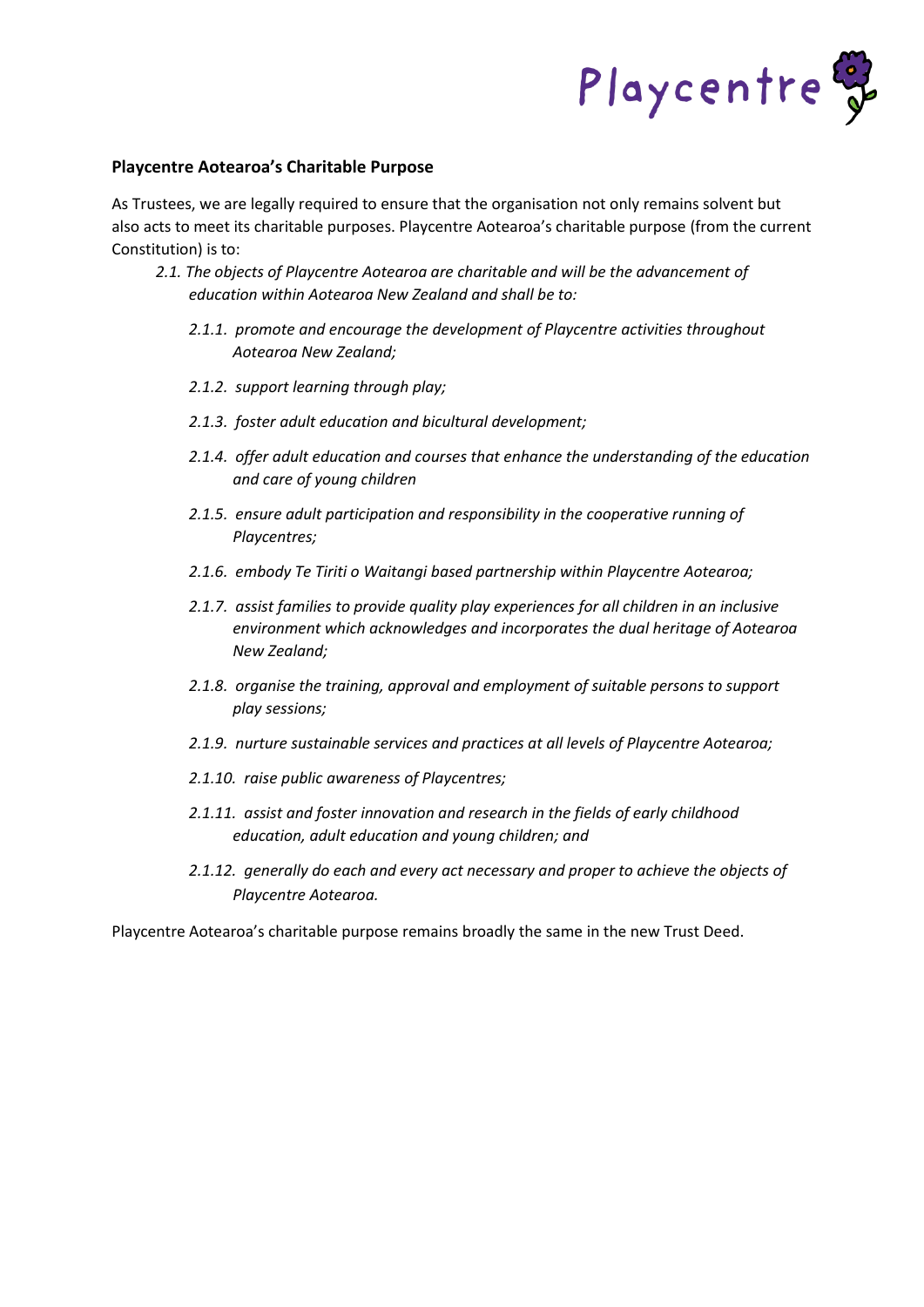

### *A 'No' vote, doesn't mean things will stay the same at a local centre level*

#### **What will likely happen immediately:**

- The trustees are legally required to preserve the capital of the Trust. This means that we will immediately need to balance the budget. In practical terms we will have to remove \$2 million out of the 2021/22 operations budget. This may mean a reduction to the services that Playcentre Aotearoa can provide for your centre or an increase in levy (or a combination of these).
- Advising our regulators and funders (MoE, NZQA, TEC and ERO) of our situation. This would most likely mean they would at least investigate us further and some may take immediate action given they have already rated us as financially unsustainable.
- As the Attorney General has oversight of incorporated charitable trusts, the Board will need to notify them. It is unclear what action they would take but this may include the consideration of the appointment of a Statutory Manager.

#### **What other options have been explored?**

- 1. Devolve/Change
	- a. Back to Association style Not considered viable.
		- a. We amalgamated because many associations and centres were not sustainable (both from a financial and workload perspective). The complexity of the regulatory environment and financial pressures on both Playcentre and whānau across the motu have increased since amalgamation.
		- b. Workload on volunteers and costs will increase due to lack of efficiencies able to be attained by one national organisation.
		- c. There is an unclear pathway to achieving our strategic plan and goals.
	- b. Into Playgroups Not considered viable.
		- a. Each centre would have to survive using its own resources.
		- b. One of the primary drivers for amalgamation was that centres and associations were struggling on existing funding levels. Changing licensed centres to playgroup status would remove some of the regulatory burden, but would also result in a very significant cut to funding. This would mean that more of the work would have to be done by volunteers.
		- c. The playgroup funding would also likely mean there would be no national operations/support, as there would not be enough income to finance this. It would be much more difficult for centres to join together and act collectively.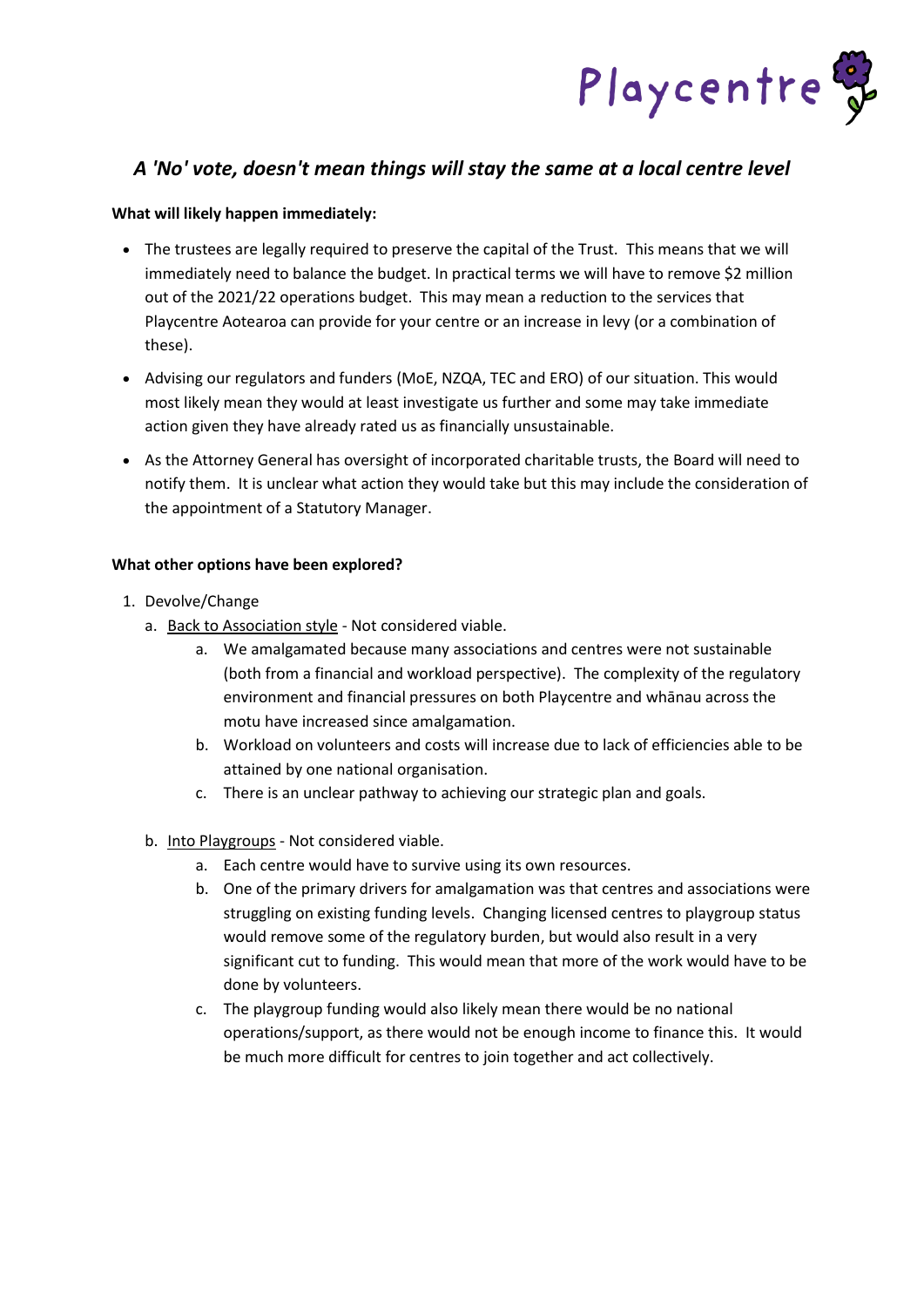

- c. Into an Incorporated Society Not considered viable.
	- a. New legislation is being enacted, which brings the responsibilities of officers of incorporated societies more in line with those of company directors. This is a significant change and increase in risk for anyone holding those roles.
	- b. The Board consider that an incorporated society legal structure is not appropriate for our organisation. There are several complex governance issues which would need to be resolved before any change to an incorporated society could progress, including:
		- a. Membership who would be the 'members' of Playcentre Aotearoa?
		- b. Membership in constant flux incorporated society status more suited to organisations with a stable membership. As membership of centres changes so frequently significant governance issues could arise.
		- c. Governance in partnership/two-house model how can this be secured under the new legislation?
	- c. There is a high risk of delaying action if Playcentre chooses this path because of many issues which will have to be resolved through our decision-making pathways before the change could progress (some mentioned above). This is time we do not have because of our financial situation (budget deficit, property workload, decreasing reserves, etc.).
- 2. Try again with the Trust Deed only an option if the vote was very close.

## *Vote 2: What does it mean for a Centre to be 'Independent'?*

All the responsibilities, liabilities and the authority to act will sit with the local centre. They will need to establish suitable structures to manage them and discharge all their statutory and legal duties.

It will be up to each centre that wishes to be independent to take their own advice as the first stage in assuming their responsibilities and liabilities.

As a start though, centres will need to consider their legal status and develop and adopt a suitable structure as most currently do not have a legal status.

The following is a summary of Playcentre Aotearoa's current responsibilities:

- Employment/HR
	- Recruitment and retention of staff with supporting documentation
	- All aspects of employment legislation requirements
	- Managing employment contracts, H&S requirements, annual appraisals, remuneration strategy and any employment related matters such as vaccine mandates
	- Ensuring staff engagement into H&S strategy along with training and development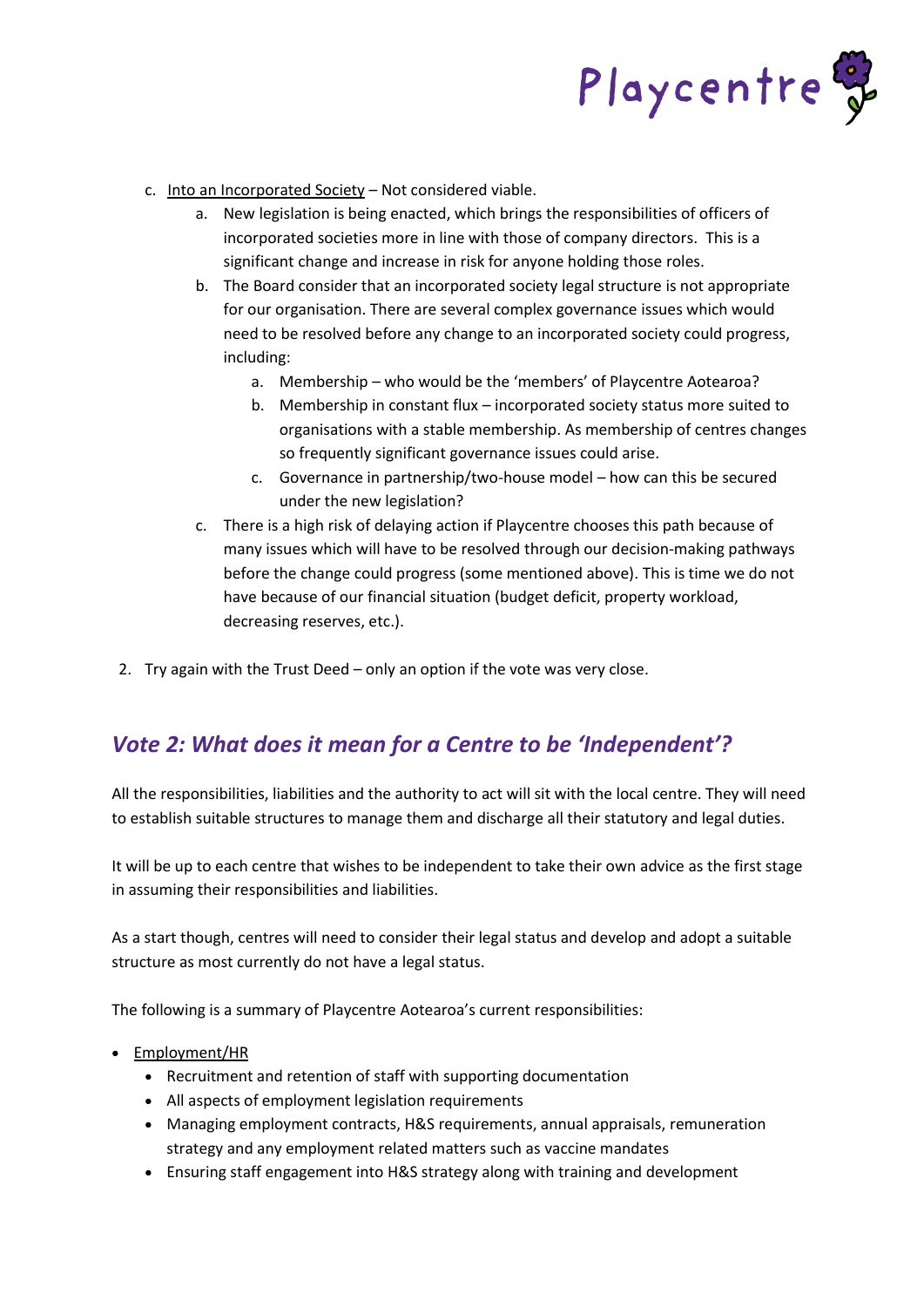

- Staff record management
- Training and development
- Licencing Requirements
	- Negotiating funding rates and education requirements for licenced sessions
	- Managing data and filing returns
	- All related reporting
	- Inspection report compliance from various regulators
- Finances
	- Securing revenue from multiple sources
	- Reviews with regulators and funders
	- Systems and processes necessary to report to regulators and funders
	- Managing finances in accordance with accounting standards
	- Managing best practice processes for separation of control and bank account access
	- Fraud management
	- Bank reconciliations
	- GST registration and returns
	- AML/CFT requirements and proof of identification
	- Production of annual financial statements, annual audit process and filing of annual returns
	- Asset management
	- Making grant applications and filing accountability reports
	- Negotiation of leases and financial arrangements
	- Insurance including tangible and intangible assets, liability and D&O cover
	- Securing and maintaining suitable buildings
- Governance
	- Demonstrating the awareness and understanding of all relevant legislation and keeping up to date with it
	- Establishing and maintaining a suitable organisation structure including suitable governing documents
	- All statutory reporting and annual returns such as Charities Service and Registrar of Incorporated Societies
	- Meeting fiduciary requirements under all relevant legislation
	- Holding and documenting meetings in accordance with constitutional documents
	- Appointment of a Privacy Officer for compliance with the Privacy Act
	- Taking legal advice as necessary
	- Having a suitable complaints process

# *The independent centre will no longer be part of Playcentre Aotearoa, but may retain the use of the name "Playcentre" via a branding agreement, if they so wish.*